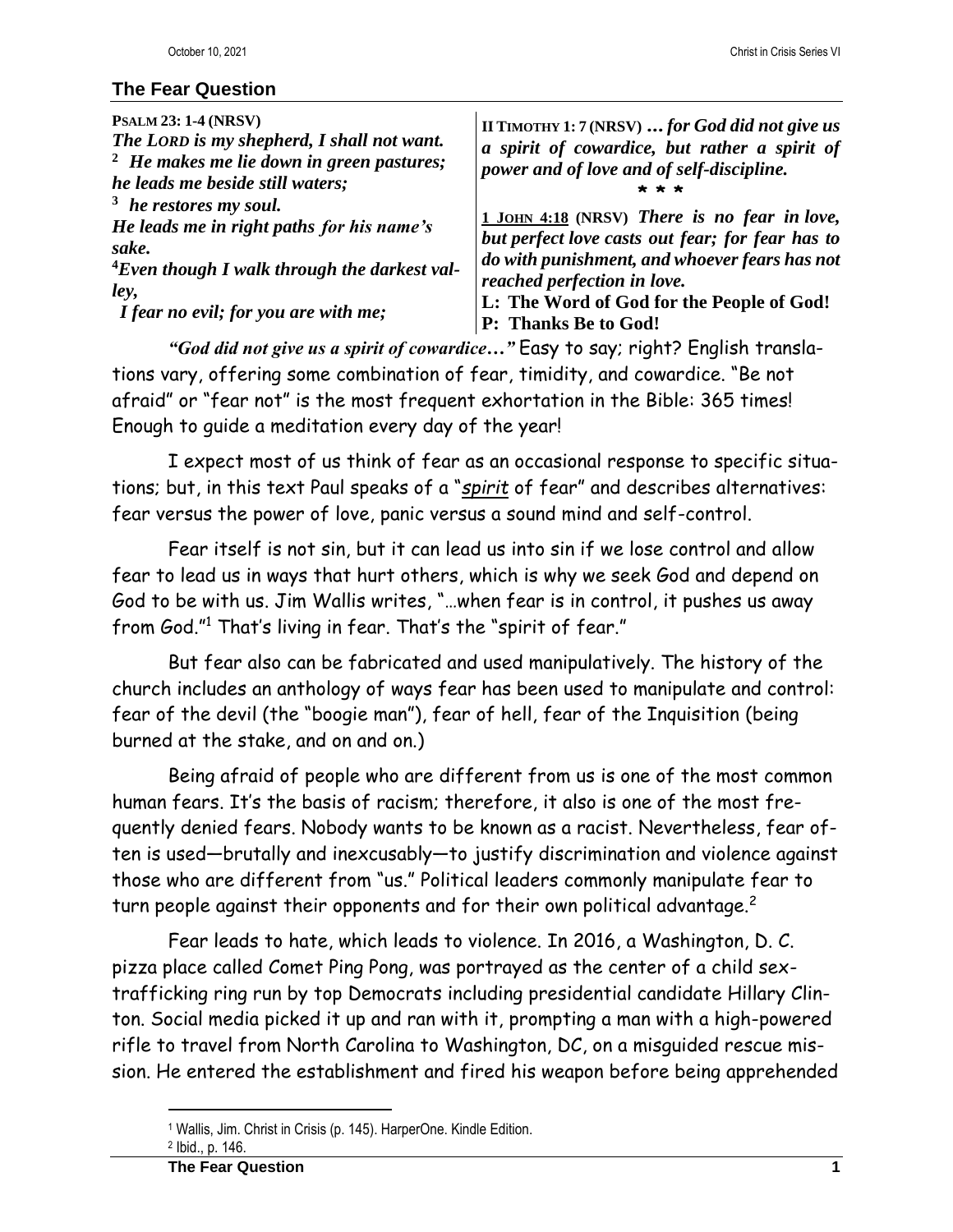by the police. The event has been called, "Pizzagate," and its motivating narrative has been thoroughly debunked.

But that's the nature of fear apart from **"…***a spirit of power and of love and of self-discipline."* And the fractured, polarized nature of information and entertainment today—including social media—creates fertile soil in which conspiracy theories take root and bear poisonous fruit.<sup>3</sup> In Washington, DC, the swamp was never drained; it just attracted a different breed of alligators.

When fear can be used with no accountability to fact, it increases the "spirit of fear" of which Paul warns, because fear leads to hate, which motivates violence. We see where the spirit of fear leads.<sup>4</sup>

I remember Myrtle Gragg in Claremore, Oklahoma: an aging, retired Army Sgt. I could hear each of eleven deadbolts click before she opened the door. She met me wearing an army helmet and flak jacket and around her neck was a necklace of padlocks strung on a rope. She had packed all her belongings into boxes and stacked them to create a system of trenches throughout her house. These boxes surrounded her bed, her cook stove, and her toilet. In her fear she had fortified her house as if against military attack.

Myrtle was clinically paranoid. It's terrible, going through life always looking over your shoulder—a thermometer in one pocket—a can of mace in the other.

More than 88 years ago FDR addressed this nation and said, "The only thing we have to fear is fear, itself." It's always fear that does a people in. That's why the text in I John insists, "Perfect love casts out fear" and Paul claims God has given us **"…***a spirit of power and of love and of self-discipline."*

We need not be paranoid to be paralyzed by unreasonable fear. A "spirit of fear" immobilizes us, not so much by overestimating the evil around us; but by underestimating our ability, with God's help, to respond to it.

On the other hand, it's unreasonable to expect a total *absence* of fear if we have faith. If we pray and still are afraid, we lose hope. Faith is not an absence of fear. I've said before: faith is the decision to act as if we truly believe what we say we believe, even—*maybe especially*—when we have doubts—when we're afraid.

Still, faith doesn't come "ready to mix:" add water and stir. That's why the 23**rd** Psalm doesn't begin, "*Even though I walk through the darkest valley, I fear no evil*." It begins with a walk with the shepherd: resting in green pastures, walking beside still waters, where the shepherd "restores my soul," and "leads me in right paths."

Faith isn't built in the darkest valley. If you wait 'til you're in the valley, it's

<sup>3</sup> Ibid. p. 156.

<sup>4</sup> Ibid, p. 157.